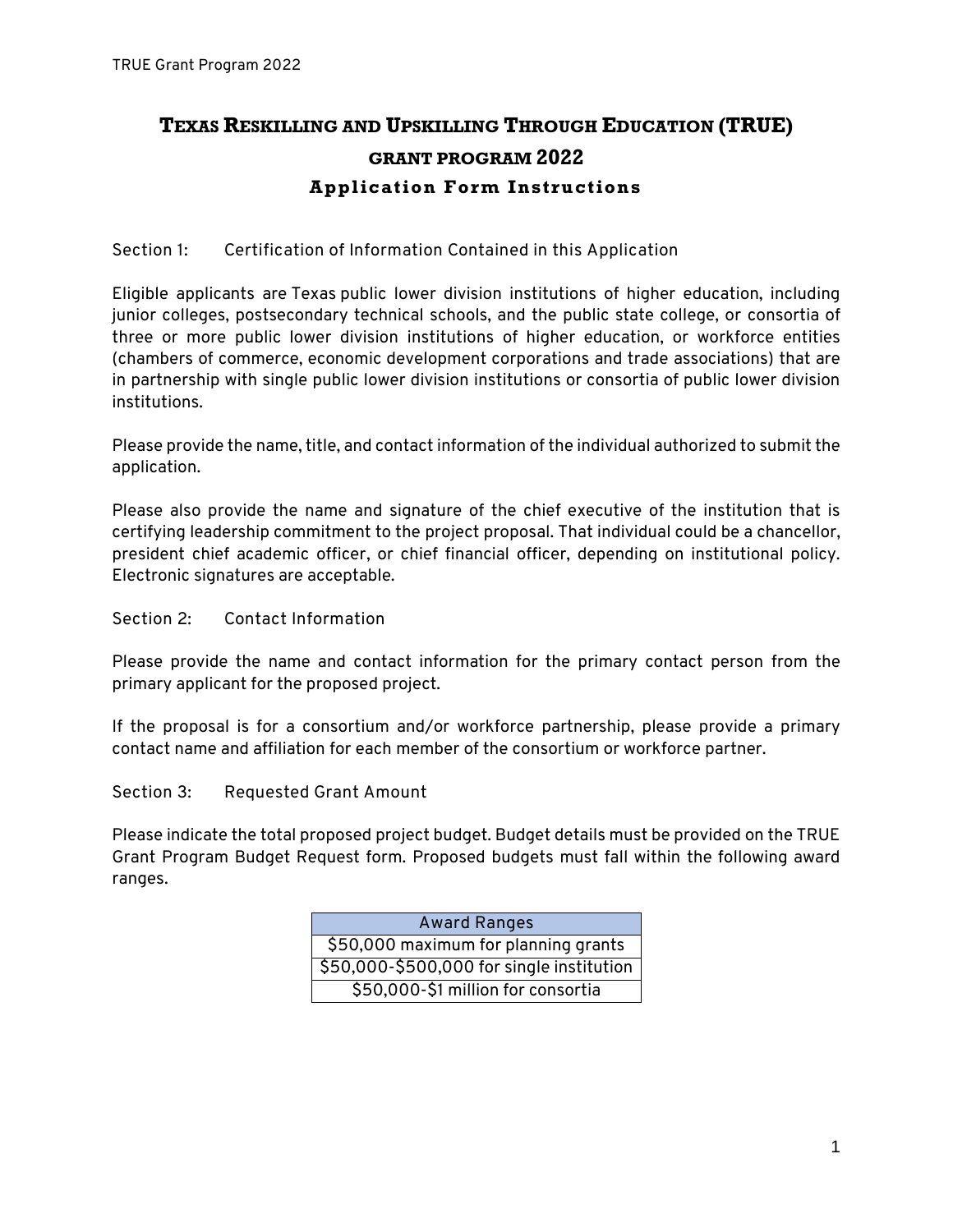## **Section 4: Project Description**

- **4.1 Project Summary**
	- 4.1.a Please fill out the table indicating the name, CIP Code, duration, semester credit hours (or equivalent), contact hours and name of credential associated with each of the high value workforce education and training program(s) that are proposed for the project.

*This element will be evaluated on a 1-5 point scale; 5 points highest.*

4.1.b Provide a brief description (250 words maximum) of how the project's high value workforce education and training program(s) were selected.

The proposed project must have a compelling rationale for the selection of programs. Programs selected must be in high value/high need fields at the state, regional, or local level as determined by current labor market information and workforce stakeholder input. Relevant data from current labor market information and workforce stakeholder input in hiring persons with the skills developed in the program should be cited as supporting program selection. The role played by employers or other workforce entities in the program selection process is described. Multiple sources of relevant labor market information indicate a more robust proposal. Sub-Certificate 1 programs selected are described as being developed or scaled to be convertible or stackable to creditbearing programs. Information on any similar existing programs in the region is provided with a rationale using relevant data about why local or regional demand necessitates duplication.

*This element will be evaluated on a 1-5 point scale; 5 points highest.*

4.1.c Provide a brief description (250 words maximum) of the project's goals and activities. Indicate if the project is a planning engagement, an expansion or redesign of an existing program, or creation of a new education and training program(s). Provide specifics about the program(s) selected, including mode of instruction.

Indicate the establishment of clear pathways to employment. If applicable, specify the role played by workforce partners in the project's execution of goals and activities.

Proposed projects may focus on a particular credential program, several highly related credential programs in a high demand occupational area, or a set of knowledge and skills required by a particular high demand occupational area.

Selected education and training programs may be for industry certifications, certificate programs, or other workforce credentials that can be completed in six